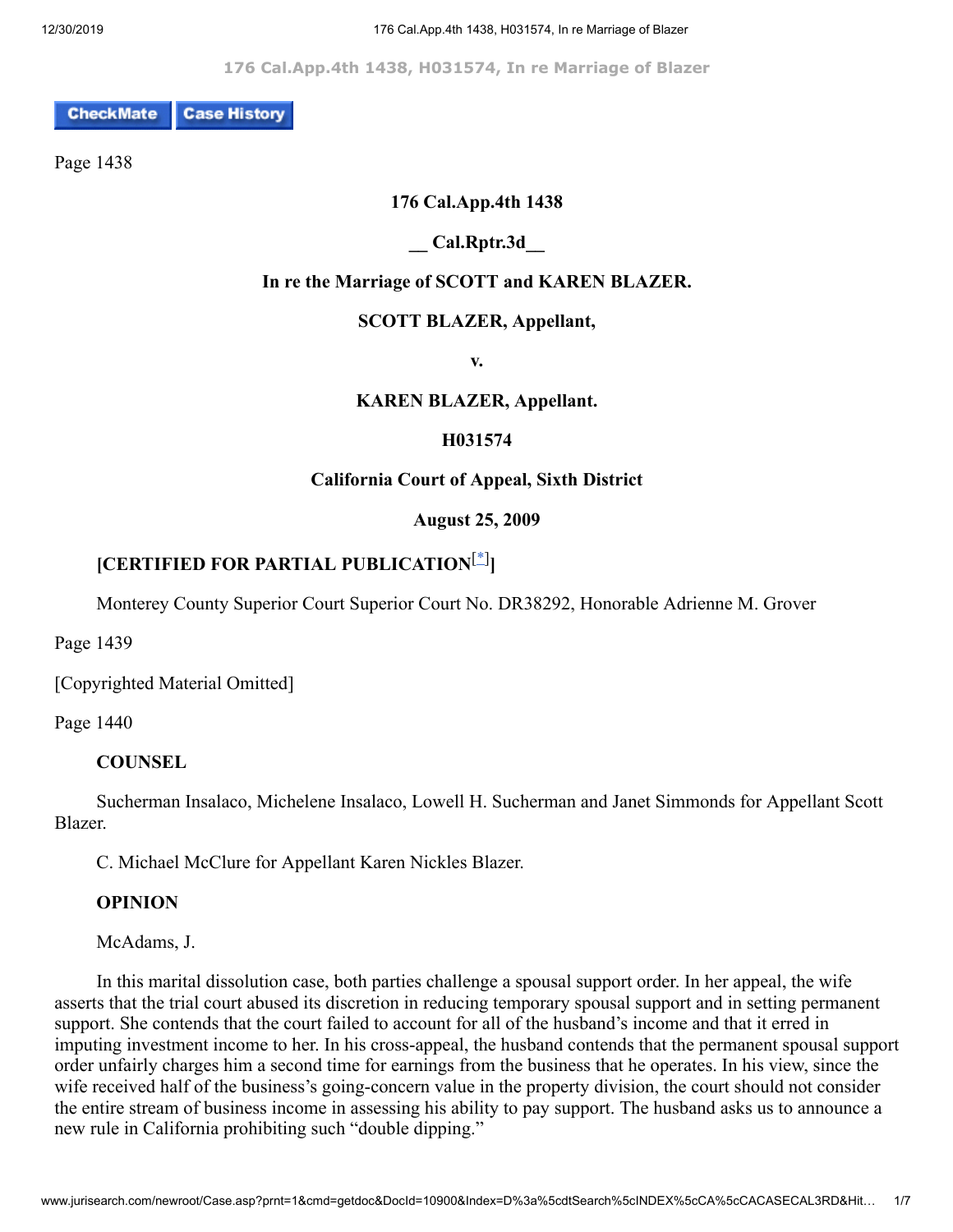Rejecting both parties' contentions, we affirm the challenged order. In the published part of the opinion, we conclude that the trial court acted within its discretion in determining the husband's income for purposes of spousal support.

Page 1441

### BACKGROUND

 The parties to this appeal are Scott Blazer (husband) and Karen Nickles Blazer (wife). Husband and wife married in November 1982 and separated in January 2002. There are two children of the marriage, both now adults.

 The principal marital asset was a company created in 1996 by husband and a business partner, called Blazer-Wilkinson LLC (BW). BW is a brokerage company that buys and sells produce, principally strawberries and bush berries. In 2004, the court valued the community interest in BW at \$5.6 million.

<span id="page-1-0"></span>2002 – Dissolution; Temporary Support [\[\\*](#page-6-1)]

2007 – Order; Appeals

 In March 2007, the court entered a formal order that was consistent with its August 2006 statement of decision, entered after the trial held in December 2005 and January 2006. The order reduces temporary spousal support from \$52,000 per month to \$30,000 per month, effective August 15, 2004 (consistent with the parties' prior stipulation permitting modification retroactive to that date); it sets permanent spousal support at \$20,000 per month, effective January 1, 2006.

 In May 2007, wife filed a notice of appeal and husband filed a notice of cross-appeal. The following month, husband asked this court to dismiss wife's appeal as untimely on the ground that the March 2007 order merely formalized the court's earlier ruling. We denied husband's dismissal motion.

Contentions

 In her appeal from the May 2007 spousal support order, wife argues that the trial court abused its discretion (1) in excluding part of husband's income when considering his ability to pay support and (2) in imputing investment income to her.

 In response to wife's appeal, husband defends the order against the two arguments that she offers. He also asserts that wife has forfeited her claims by failing to comply with appellate rules. In his cross-appeal, husband challenges the order on the same ground offered below – that it permits wife to unfairly

Page 1442

"double dip" into the income stream from his business. He posits this challenge as an issue of first impression in California and a question of law.

### DISCUSSION

 To establish the proper framework for our analysis, we begin by summarizing the applicable legal principles before turning first to wife's appeal and then to husband's cross-appeal.

### I. *Legal Principles*

## <span id="page-1-1"></span>A. *Spousal Support*

 The trial court is authorized to order and to modify temporary and permanent spousal support, as provided in the Family Code.<sup>[[1](#page-6-2)]</sup>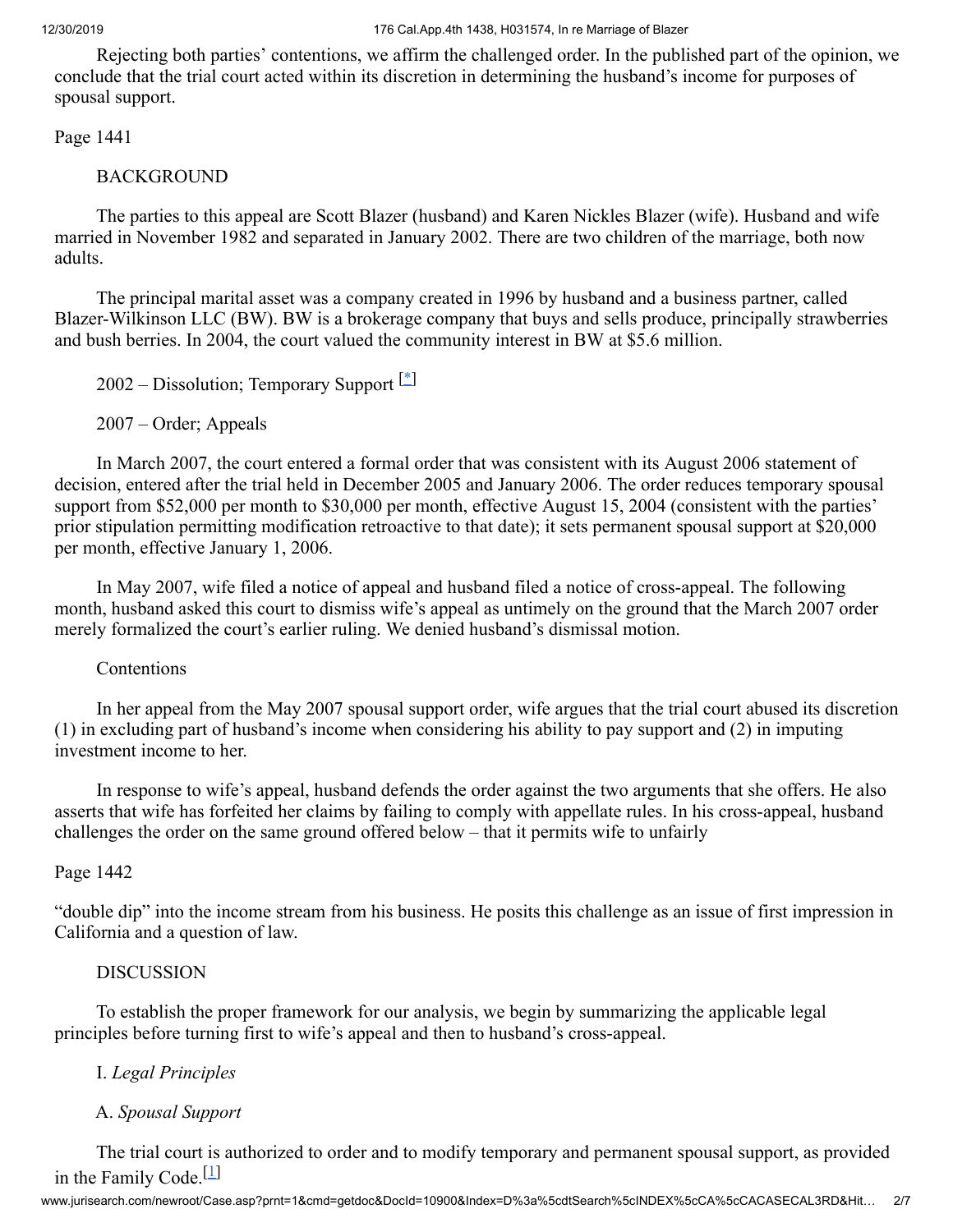### 1. *Temporary Support*

 The trial court has statutory authority to order temporary spousal support while a marital action is pending. (§ 3600.) "Temporary support... usually is higher than permanent support because it is intended to maintain the status quo *prior* to the divorce." (*In re Marriage of Schulze* (1997) [60 Cal.App.4th 519](http://www.jurisearch.com/newroot/caselink.asp?series=Cal.App.4th&citationno=60+Cal.App.4th+519), 522 [70 Cal.Rptr.2d [488\].\) The trial court has broad discretion to determine the amount of temporary spousal support, considerin](http://www.jurisearch.com/newroot/caselink.asp?series=Cal.Rptr.2d&citationno=70+Cal.Rptr.2d+488)g both the supported spouse's need for support and the supporting spouse's ability to pay. (*In re Marriage of Dick* (1993) [15 Cal.App.4th 144,](http://www.jurisearch.com/newroot/caselink.asp?series=Cal.App.4th&citationno=15+Cal.App.4th+144) 165 [\[18 Cal.Rptr.2d 743\]](http://www.jurisearch.com/newroot/caselink.asp?series=Cal.Rptr.2d&citationno=18+Cal.Rptr.2d+743).)

### 2. *Permanent Support*

 Permanent spousal support "is governed by the statutory scheme set forth in sections 4300 through 4360. Section 4330 authorizes the trial court to order a party to pay spousal support in an amount, and for a period of time, that the court determines is just and reasonable, based on the standard of living established during the marriage, taking into consideration the circumstances set forth in section 4320." (*In re Marriage of Nelson* (2006) [139 Cal.App.4th 1546,](http://www.jurisearch.com/newroot/caselink.asp?series=Cal.App.4th&citationno=139+Cal.App.4th+1546) 1559 [\[44 Cal.Rptr.3d 52\]](http://www.jurisearch.com/newroot/caselink.asp?series=Cal.Rptr.3d&citationno=44+Cal.Rptr.3d+52); *In re Marriage of Cheriton* (2001) [92 Cal.App.4th 269](http://www.jurisearch.com/newroot/caselink.asp?series=Cal.App.4th&citationno=92+Cal.App.4th+269), 302 [[111 Cal.Rptr.2d 755](http://www.jurisearch.com/newroot/caselink.asp?series=Cal.Rptr.2d&citationno=111+Cal.Rptr.2d+755)].) The statutory factors include the supporting spouse's ability to pay; the needs of each spouse based on the marital standard of living; the obligations and assets of each spouse, including separate property; and any other factors pertinent to a just and equitable award. (§ 4320, subds. (c)-(e), (n).) "The trial court has broad

### Page 1443

discretion in balancing the applicable statutory factors and determining the appropriate weight to accord to each, but it may not be arbitrary and must both recognize and apply each applicable factor." (*In re Marriage of Ackerman* (2006) [146 Cal.App.4th 191](http://www.jurisearch.com/newroot/caselink.asp?series=Cal.App.4th&citationno=146+Cal.App.4th+191), 207 [\[52 Cal.Rptr.3d 744\]](http://www.jurisearch.com/newroot/caselink.asp?series=Cal.Rptr.3d&citationno=52+Cal.Rptr.3d+744).)

### B. *Appellate Review*

 As a general rule, we review spousal support orders under the deferential abuse of discretion standard. (*In re Marriage of Nelson, supra,* 139 Cal.App.4th at p. 1559.) We examine the challenged order for legal and factual support. "As long as the court exercised its discretion along legal lines, its decision will be affirmed on appeal if there is substantial evidence to support it." (*In re Marriage of Duncan* (2001) [90 Cal.App.4th 617,](http://www.jurisearch.com/newroot/caselink.asp?series=Cal.App.4th&citationno=90+Cal.App.4th+617) 625 [[108 Cal.Rptr.2d 833](http://www.jurisearch.com/newroot/caselink.asp?series=Cal.Rptr.2d&citationno=108+Cal.Rptr.2d+833)]; *In re Marriage of Geraci* (2006) [144 Cal.App.4th 1278,](http://www.jurisearch.com/newroot/caselink.asp?series=Cal.App.4th&citationno=144+Cal.App.4th+1278) 1286 [\[51 Cal.Rptr.3d 234\]](http://www.jurisearch.com/newroot/caselink.asp?series=Cal.Rptr.3d&citationno=51+Cal.Rptr.3d+234).) "To the extent that a trial court's exercise of discretion is based on the facts of the case, it will be upheld 'as long as its determination is within the range of the evidence presented.' " (*In re Marriage of Ackerman, supra,* 146 Cal.App.4th at p. 197.)

Where a question of law is presented on undisputed facts, appellate review is de novo. (See, e.g., *Elsenheimer v. Elsenheimer* (2004) [124 Cal.App.4th 1532](http://www.jurisearch.com/newroot/caselink.asp?series=Cal.App.4th&citationno=124+Cal.App.4th+1532), 1536 [\[22 Cal.Rptr.3d 447\]](http://www.jurisearch.com/newroot/caselink.asp?series=Cal.Rptr.3d&citationno=22+Cal.Rptr.3d+447) [interpretation of child support statute presents question of law]; *In re Marriage of Vonder Nuell* (1994) [23 Cal.App.4th 730](http://www.jurisearch.com/newroot/caselink.asp?series=Cal.App.4th&citationno=23+Cal.App.4th+730), 736 [28] [Cal.Rptr.2d 447\] \[on undisputed facts, date of separation is a question of law\]; cf.](http://www.jurisearch.com/newroot/caselink.asp?series=Cal.Rptr.2d&citationno=28+Cal.Rptr.2d+447) *In re Marriage of Duncan, supra,* 90 Cal.App.4th at p. 625, fn. 5 [rejecting wife's bid for de novo review where the evidence was in conflict].)

With those principles in mind, we consider the issues raised here. We begin with wife's appeal.

- <span id="page-2-0"></span>II. *Wife's Appeal*
- A. *Forfeiture* [\[\\*](#page-6-3)]
	- B. Exclusions from Husband's Income
	- 1. *Pertinent Facts*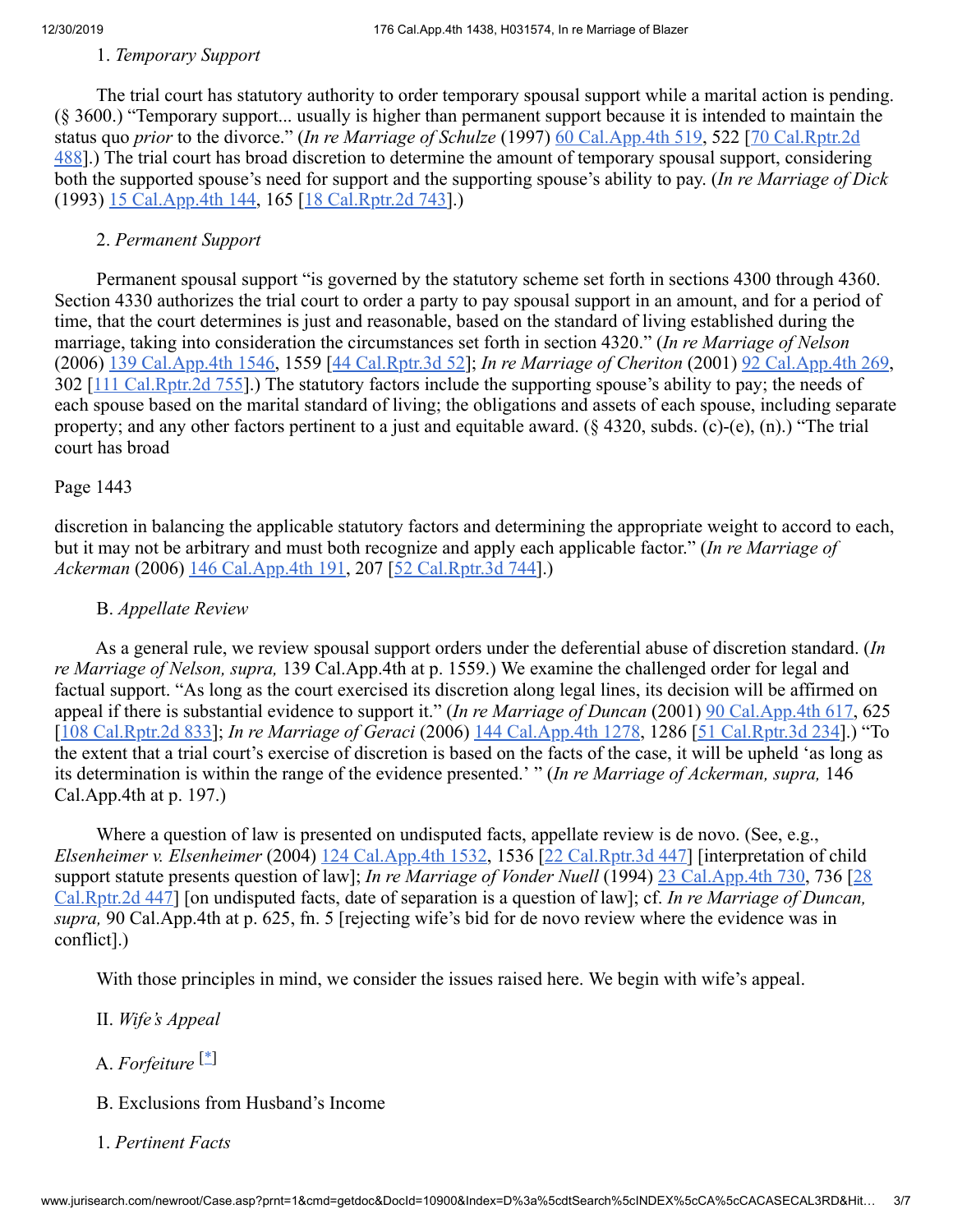In assessing husband's income for spousal support purposes, the court excluded funds used to capitalize BW and to vertically integrate the business.

### Page 1444

In the court's words: "The need to maintain higher capitalization in the company and the need to diversify the company's work are reasonable expenses that should not be charged against [husband's] income but rather should be taken out of the company before assessing what his reasonable income is for purposes of support." Wife assigns this determination as error.

On the question of capitalization, the court heard testimony from two experts.

 Husband's expert witness was certified public accountant Richard Wilkolaski. Wilkolaski described BW as "very thinly capitalized for a business" with such high gross revenue. Husband had drawn down his capital account at BW by more than \$1 million in the three years from January 2002 to December 2004. Wilkolaski opined that the company was "endangered" by the level of capital, which instead "should be building back up again." Based on some 30 years of forensic accounting, Wilkolaski understood that capital account withdrawals are not income available for spousal support.

 Wife called certified public accountant Jeffrey Wriedt as her expert witness. Wriedt agreed that husband's BW capital account had declined. He characterized BW as "probably slightly undercapitalized." And Wriedt agreed with Wilkolaski that "probably more money should have been left in the business." Since he is not "a legal expert," Wriedt could not say whether spousal support should be based on money withdrawn from husband's BW capital account. But Wriedt did state: "Withdrawals from the partnership capital account are not taxable income."

 Concerning vertical integration, the court heard testimony from the same two expert witnesses, and from husband.

 Husband testified about his post-separation actions to expand and vertically integrate BW. Explaining the need for these actions, husband said "we had to change the way we did business because the retail side was looking to cut out the middle man... to lower their costs.... So we have had to change and accept the fact that the buying broker entity is no longer a viable business plan." Explaining the nature of the change, husband testified that the company expanded in two directions, transforming from a middle-man to include both distribution and growing operations. BW thus expanded by getting "into the warehouse side, which is a distribution arm," and by getting into the berry-growing business. The warehouse is an east-coast facility operated by Blazer-Wilkinson-Salins, with BW in partnership with a third person; it had been profitable. The berry-growing operation, Camarillo Berry Farms, had not yet been profitable. Husband testified that he was willing to use his BW

### Page 1445

capital account to continue with the "Camarillo investment" since "the only way" to "keep Blazer-Wilkinson in existence, is to maintain some type of ground up relationships."

 Husband's expert witness, Wilkolaski, testified about husband's investments in Blazer-Wilkinson-Salins and in Camarillo Berry Farms, based on information gleaned from husband's tax returns. Both businesses were started in 2003. For Camarillo Berry Farms, husband contributed capital totaling about \$342,000 in 2003 and about \$1,086,000 in 2004. Those sums, which came to husband from BW cash flow, were "monies that were disposable to him to invest" in Camarillo Berry Farms.

 Wife's expert, Wriedt, testified that BW generated cash flow for 2002, 2003, and 2004 in the millions of dollars. Wriedt stated that it was husband's choice to "spend the money on his vertical integration."

 On appeal, wife argues that by excluding "income that was used by [husband] to diversify into other areas of his business to establish a more vertically integrated business," the court "failed to use the total of [husband's]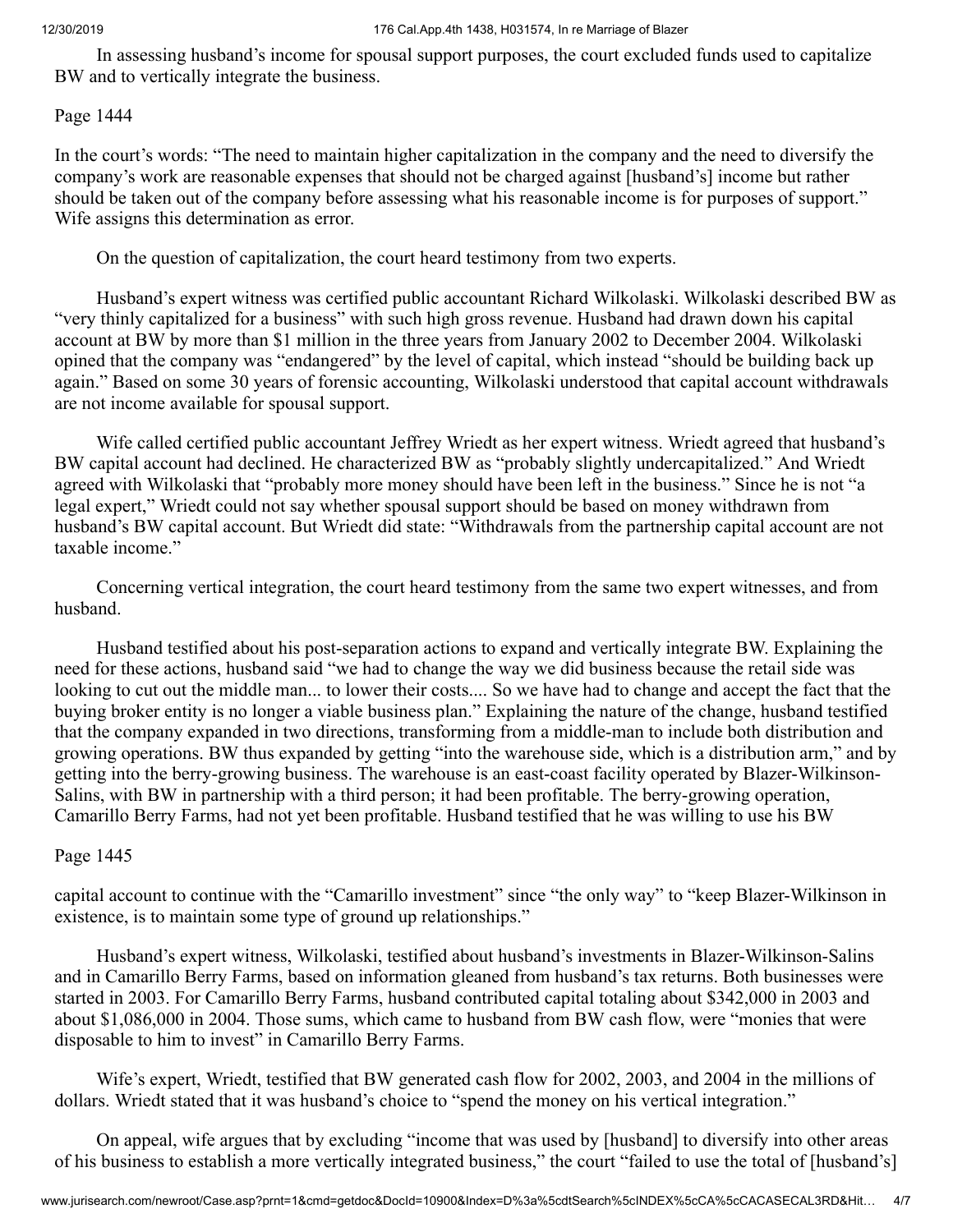#### 12/30/2019 176 Cal.App.4th 1438, H031574, In re Marriage of Blazer

income in setting support which is an abuse of... discretion." Wife challenges only the nature of these expenditures, not the amount.

### <span id="page-4-0"></span>2. *Legal Authority*

 Under the spousal support statute that governs here, the trial court is required to assess the "ability of the supporting party to pay spousal support, taking into account the supporting party's earning capacity, earned and unearned income, assets, and standard of living." (§ 4320, subd. (c).)

 The spousal support statute does not define income. "There are no statutes that address the computation of income for the purpose of determining spousal support." (2 Kirkland et al., Cal. Family Law: Practice and Procedure (2009), Spousal Support Orders, § 51.33, p. 51.31.)

This is in contrast to the statutory provisions governing child support.<sup>[[2\]](#page-6-4)</sup> As one commentator notes, "there is not yet any authority" applying the child support definition to spousal support. (Kirkland, *supra*, Cal. Family Law: Practice and Procedure, § 51.33, p. 51.31.) Despite that dearth of authority, and without discussing the point, the parties offer argument based

### Page 1446

<span id="page-4-1"></span>on section 4058, which defines income for child support purposes. As a general proposition, we question how well child support concepts translate to spousal support.<sup>[[3\]](#page-6-5)</sup> Nevertheless, to the extent that the child support provision defining income may have some relevance to the issue before us, we address it below.

 So far as we are aware, there is no case law directly addressing the question before us here. While acknowledging that there are no reported cases "analogous" to the situation presented here, wife nevertheless cites two appellate decisions in support of her argument. The first case proffered by wife is *In re Marriage of Ostler and Smith* (1990) [223 Cal.App.3d 33](http://www.jurisearch.com/newroot/caselink.asp?series=Cal.App.3d&citationno=223+Cal.App.3d+33) [\[272 Cal.Rptr. 560\]](http://www.jurisearch.com/newroot/caselink.asp?series=Cal.Rptr.&citationno=272+Cal.Rptr.+560). In that case, the husband was required to pay spousal support based on a percentage of future bonuses. (*Id.* at pp. 41-42; see also, e.g., *In re Marriage of Mosley* (2008) [165 Cal.App.4th 1375](http://www.jurisearch.com/newroot/caselink.asp?series=Cal.App.4th&citationno=165+Cal.App.4th+1375), 1387 [\[82 Cal.Rptr.3d 497](http://www.jurisearch.com/newroot/caselink.asp?series=Cal.Rptr.3d&citationno=82+Cal.Rptr.3d+497)] ["any bonus actually received must be counted as part of [obligor's] annual gross income for the purposes of spousal and child support"].) The second case cited by wife is *In re Marriage of Kerr* (1999) [77 Cal.App.4th 87](http://www.jurisearch.com/newroot/caselink.asp?series=Cal.App.4th&citationno=77+Cal.App.4th+87) [\[91 Cal.Rptr.2d 374](http://www.jurisearch.com/newroot/caselink.asp?series=Cal.Rptr.2d&citationno=91+Cal.Rptr.2d+374)]. There, the husband was required to pay spousal support based on income that could include a percentage of future stock options. (*Id.* at p. 95 [on remand, "a percentage support award based on [the husband's] exercised option income would be permissible as long as the court sets a maximum amount proportionate to its findings of the marital standard of living"].) But as husband correctly observes, in both cases, the supporting spouse was an employee, not a business owner. (*In re Marriage of Ostler and Smith, supra,*

### Page 1447

223 Cal.App.3d at p. 37; *In re Marriage of Kerr*, *supra*, 77 Cal.App.4th at p. 91.) We agree with husband that the two cases proffered by wife are in apposite.

The question before us thus is one of first impression.

### 3. *Analysis*

 Applying the governing statute to the case at hand, our analysis turns on the trial court's assessment of "the ability of the supporting party to pay spousal support, taking into account the supporting party's... income...." (§ 4320, subd. (c).) As explained above, we affirm the trial court's decision if it is supported in fact and law. (*In re Marriage of Duncan, supra,* 90 Cal.App.4th at p. 625.)

a. *The court's determination is supported by substantial evidence.*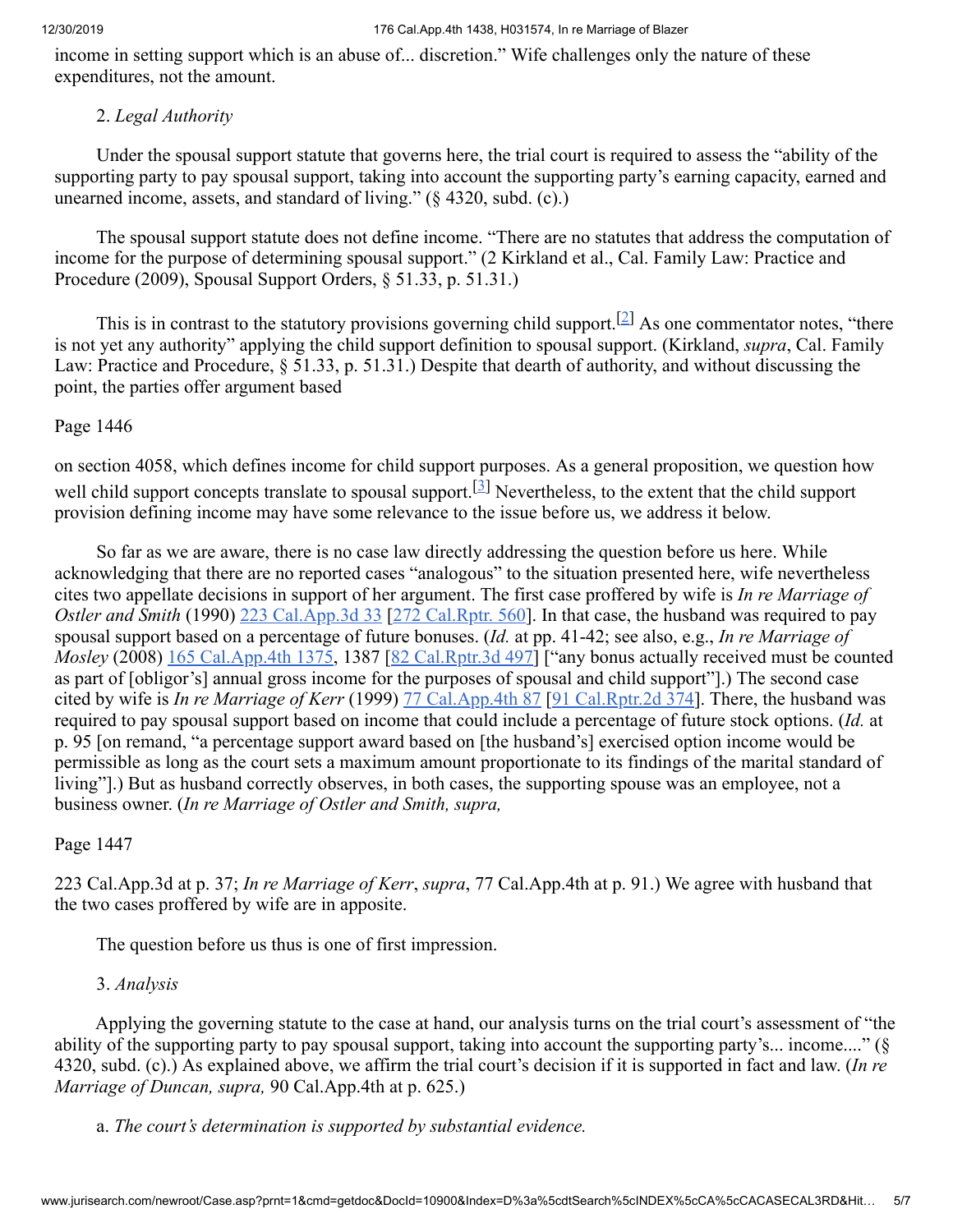As pertinent to wife's appellate claim, the trial court determined that there was a "need to diversify the company's work" and that funds spent for that purpose were "reasonable expenses" properly chargeable to the business, not to husband.

The court's factual finding is supported by substantial testimonial evidence. [ $4$ ] Husband testified that unless the company diversified, BW "will not exist, it will be gone." The testimony of husband's expert supported the need for diversification, given the changing business environment and the risk inherent in BW's dependence on two major clients.

 Since the court's determination on this point enjoys substantial evidentiary support, there is no abuse of discretion. (*In re Marriage of Ackerman*, *supra*, 146 Cal.App.4th at p. 197.)

<span id="page-5-2"></span>b. *The court's determination is legally proper.*

The trial court's determination also comports with applicable law.

 Under the spousal support statute that governs here, it was within the court's discretion to calculate husband's income without regard to funds derived from BW that were used to diversify the business. The court

Page 1448

must consider the "earned and unearned income" and the "assets" of the supporting *party*. (§ 4320, subd. (c).) Here, the trial court acted within its discretion in attributing the reinvested funds to the business instead of husband. The court may "look past the apparent form of ownership in which husband's assets were held to determine the extent of husband's true interest in them and the availability of those assets in assessing husband's ability to pay." (*In re Marriage of Dick, supra,* 15 Cal.App.4th at p. 162; cf. *In re Marriage of Imperato* (1975) [45 Cal.App.3d 432](http://www.jurisearch.com/newroot/caselink.asp?series=Cal.App.3d&citationno=45+Cal.App.3d+432), 438 [\[119 Cal.Rptr. 590](http://www.jurisearch.com/newroot/caselink.asp?series=Cal.Rptr.&citationno=119+Cal.Rptr.+590)]; *In re Marriage of Imperato,* at p. 440 [in property division, court could disregard corporate entity when divorcing parties had "not treated the corporation as a separate entity"].)

 More broadly, in the face of an ambiguity as to whether disputed sums represent income available for support, that determination is committed to the court's discretion. For example, "the trial court possesses broad discretion to determine whether to consider as income available for spousal support purposes contributions made by a participant to his or her retirement plan, as well as accruals or accrued earnings of that plan which are not withdrawn." (*In re Marriage of Olson* (1993) [14 Cal.App.4th 1,](http://www.jurisearch.com/newroot/caselink.asp?series=Cal.App.4th&citationno=14+Cal.App.4th+1) 13 [[17 Cal.Rptr.2d 480](http://www.jurisearch.com/newroot/caselink.asp?series=Cal.Rptr.2d&citationno=17+Cal.Rptr.2d+480)].)

 To the extent that the child support statute may offer guidance, it likewise sustains the trial court's decision here. That statute excludes from income "expenditures required for the operation of the business." (§ 4058, subd. (a)(2); but see *Afsaw v. Woldberhan* (2007) [147 Cal.App.4th 1407,](http://www.jurisearch.com/newroot/caselink.asp?series=Cal.App.4th&citationno=147+Cal.App.4th+1407) 1425-1426 [[55 Cal.Rptr.3d 323](http://www.jurisearch.com/newroot/caselink.asp?series=Cal.Rptr.3d&citationno=55+Cal.Rptr.3d+323)] [based on statutory interpretation, child support obligor could not deduct rental property depreciation from income]; *In re Marriage of Calcaterra and Badakhsh* (2005) [132 Cal.App.4th 28,](http://www.jurisearch.com/newroot/caselink.asp?series=Cal.App.4th&citationno=132+Cal.App.4th+28) 36 [[33 Cal.Rptr.3d 246](http://www.jurisearch.com/newroot/caselink.asp?series=Cal.Rptr.3d&citationno=33+Cal.Rptr.3d+246)] [trial court did not err in using child support obligor's "gross rental income without deducting expenses" where ruling was "occasioned by [obligor's] perjury"]; *In re Marriage of Chakko* (2004) [115 Cal.App.4th 104,](http://www.jurisearch.com/newroot/caselink.asp?series=Cal.App.4th&citationno=115+Cal.App.4th+104) 109 [8 Cal.Rptr.3d [699\] \[trial court properly rejected business owner's "structuring of income and expenses" as "an attempt to](http://www.jurisearch.com/newroot/caselink.asp?series=Cal.Rptr.3d&citationno=8+Cal.Rptr.3d+699) minimize child support obligations"].)

 Under the circumstances presented here, the court "exercised its discretion along legal lines" in making the challenged determination. (*In re Marriage of Duncan, supra,* 90 Cal.App.4th at p. 625.) We therefore reject wife's claim concerning husband's income.

<span id="page-5-0"></span>C. *Imputation of Investment Income to Wife* [\[\\*](#page-6-7)]

Page 1449

<span id="page-5-1"></span>III. *Husband's Cross-Appeal* [\[\\*](#page-6-8)]